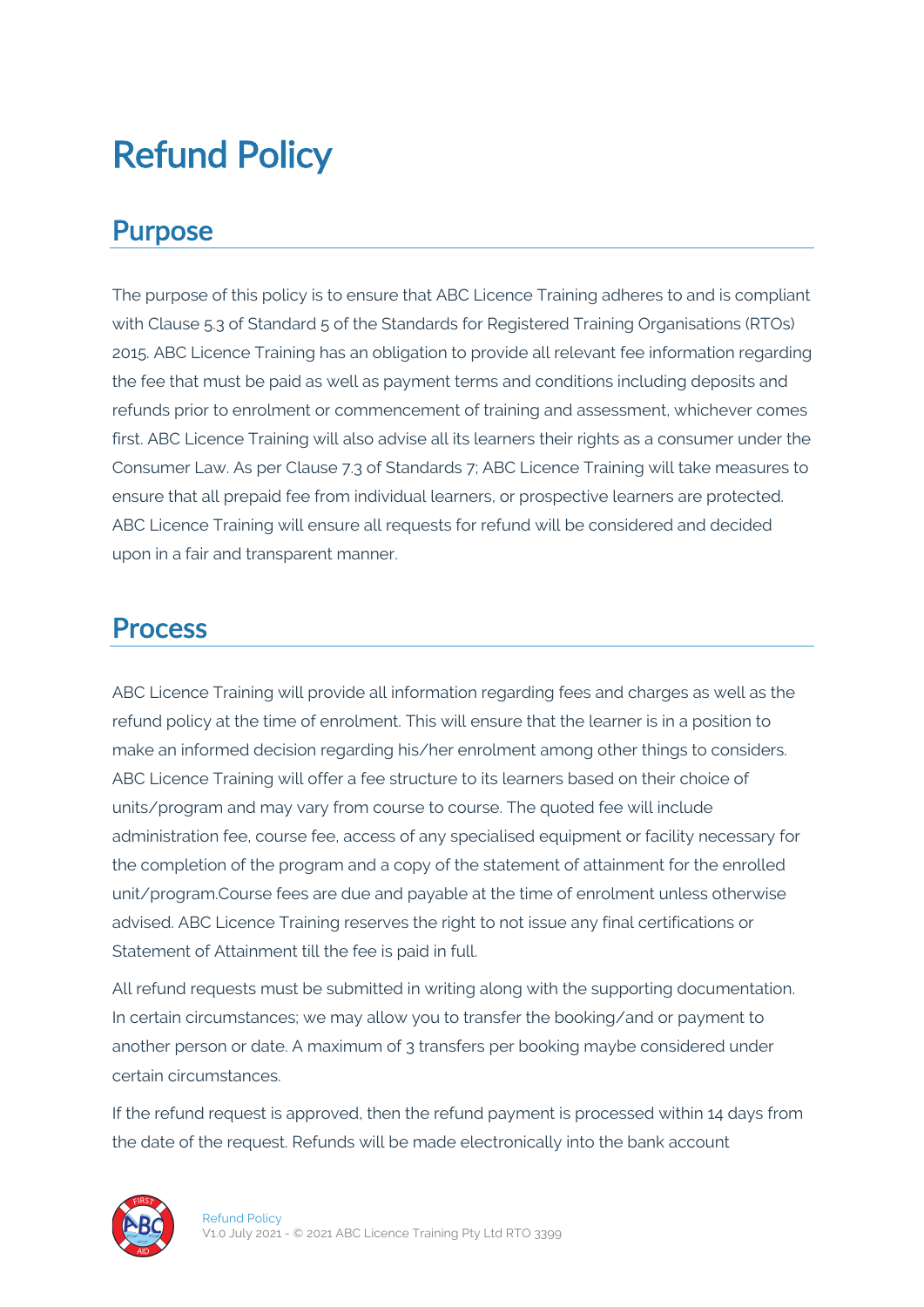authorised by the student in the refund request form. Please note an administration fee may apply for processing refunds. In the event that the request for refund has been denied then the student is advised of the outcome in writing. A student may access the complaints and appeals process if he/she wishes to do so and would like a further review of the decision made in regards to the refund. Refunds are at the discretion of the CEO.

Please refer to the table below:

| <b>Fee Refund Scenario</b>                 | <b>Refund Policy</b>                        |
|--------------------------------------------|---------------------------------------------|
| Request to withdraw from the program 24    | Full refund of total fees paid minus a \$25 |
| hours or more before the scheduled session | <b>Administration Fee</b>                   |
| Request to withdraw less than 24 hours     | No refund will be given. You may re- book   |
| prior to the scheduled session             | at a discounted price of 20% off the full   |
|                                            | course fee.                                 |

#### Record Management

All records of student payment as well as records of refunds processed will be retained electronically for a minimum of 7 years. Records of appeals against rejection of refund request along with the outcome of appeal will be maintained for a maximum of 2 years from the date of appeal. All appeals and complaints will be recorded in the complaints and appeals register and is part of the quality assurance process of ABC Licence Training.

### Management Action and Responsibility

The office manager is responsible to process refunds as per this policy. The CEO holds the overall authority to approve and ensure the effective implementation of this policy. All thirdparty providers and franchisees of ABC Licence Training will also abide by this policy.